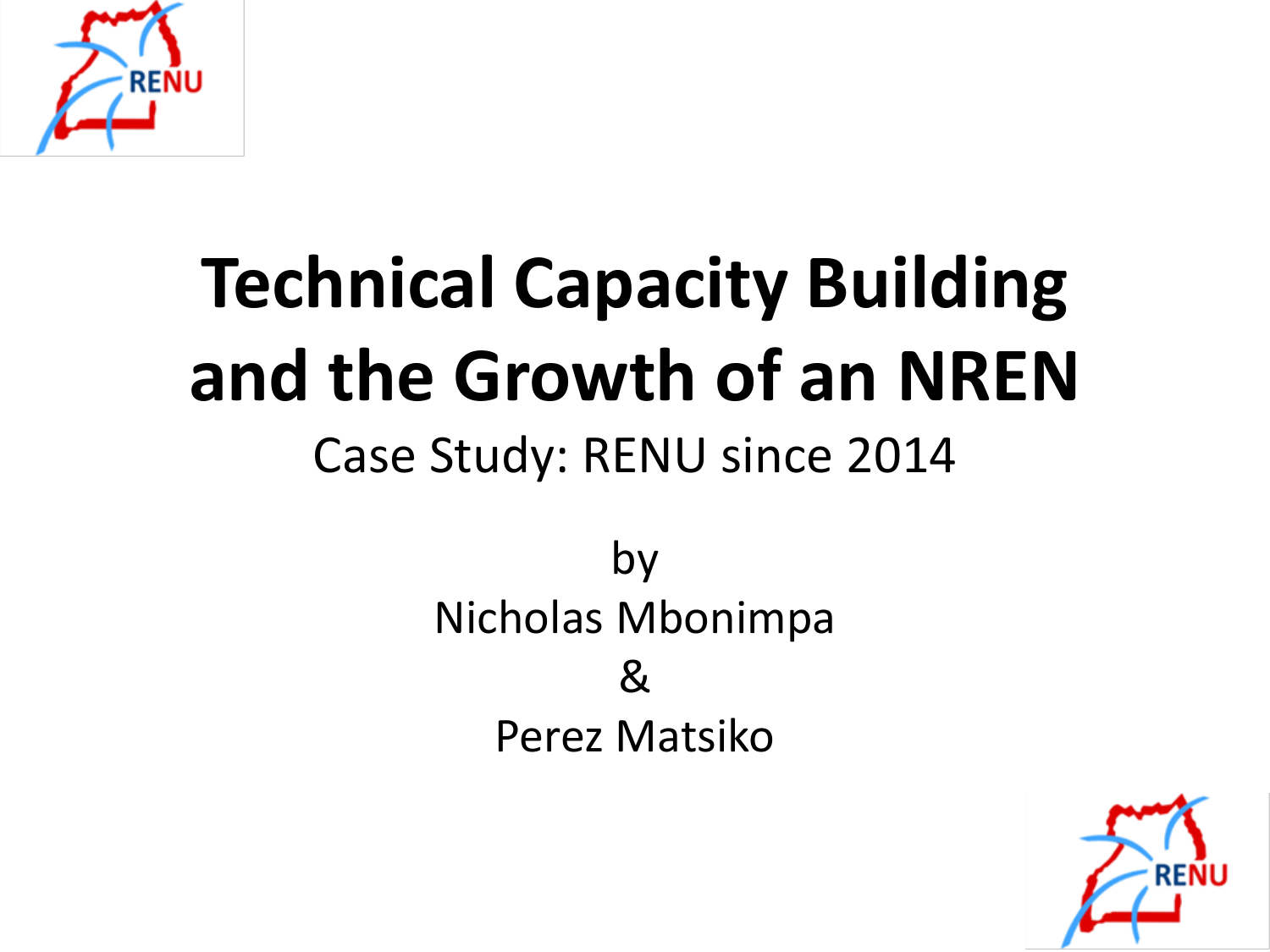

# Presentation Outline

- Background
- Campus networks the reality
- The RENU capacity building program
- Successes, outcomes and results
- Challenges

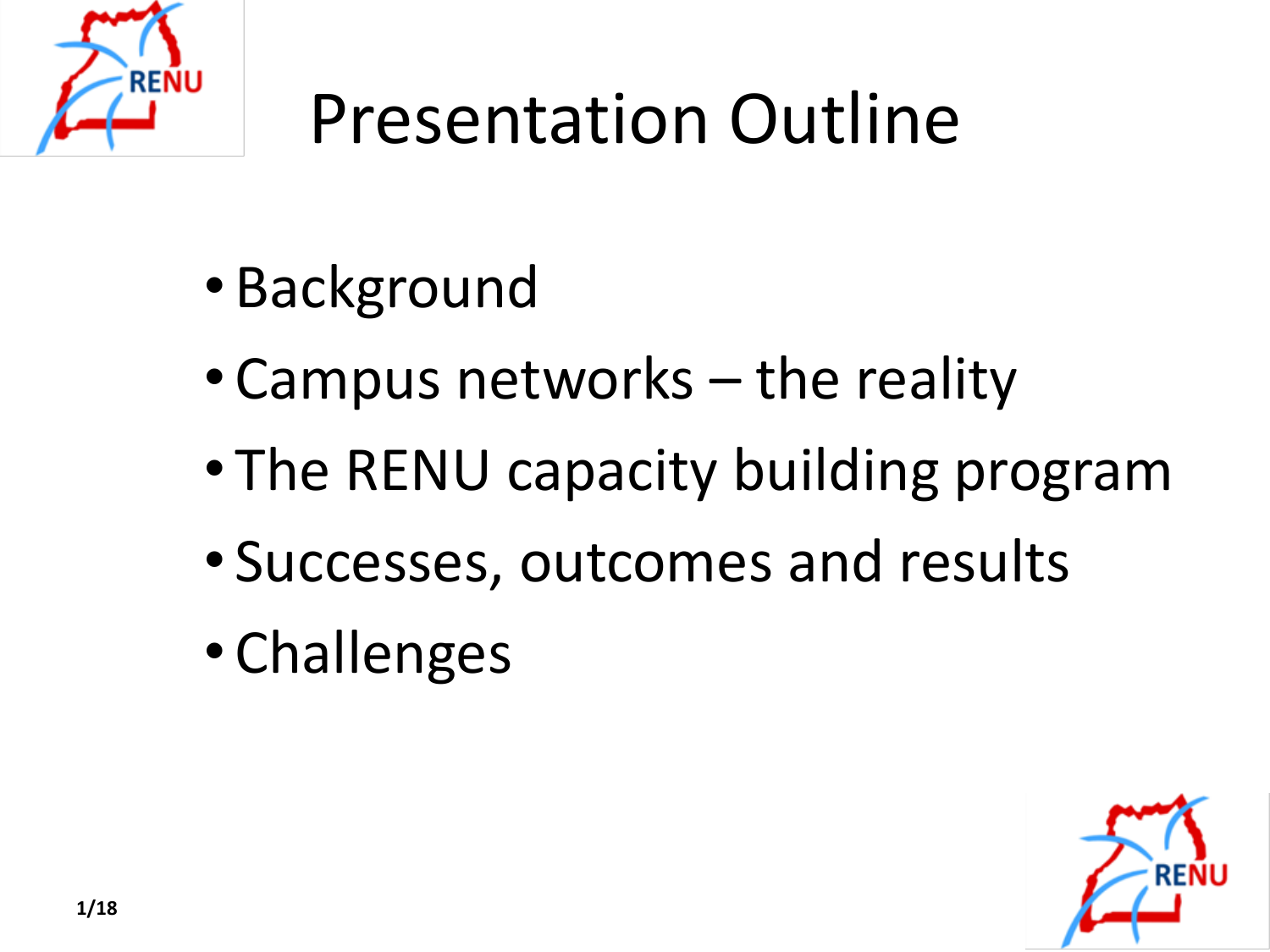

#### An NREN is an aggregation of campus networks.

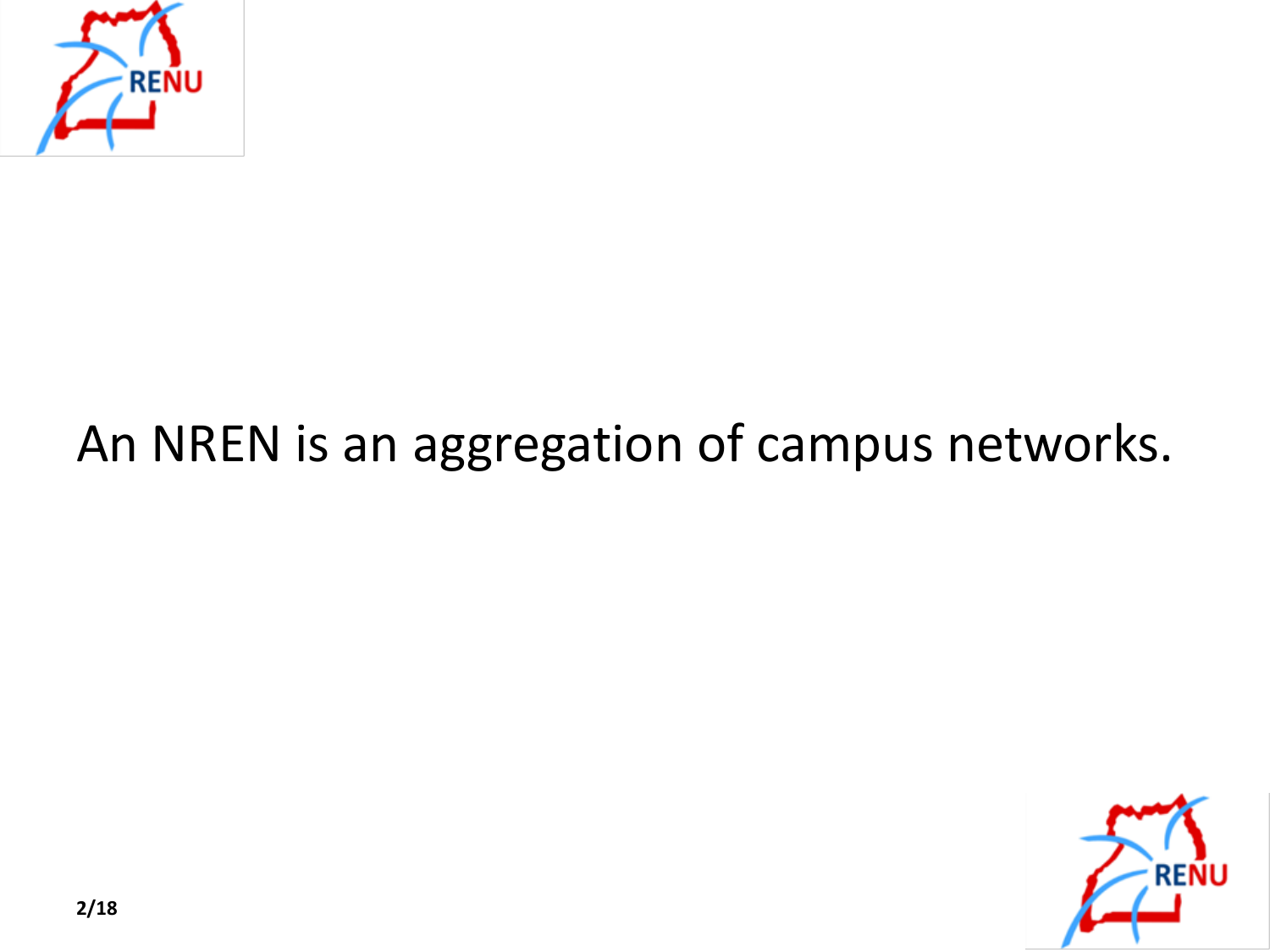

## RENU History

- **Genesis:** 2006 to 2010
	- January 2006: Resolution by VCs and CEOs.
	- Association, accreditation, and awareness.
- **Dark Ages:** Sept. 2010 to Feb. 2014
	- "Bandwidth Consortium"
- **Renaissance:** March 2014 to date
	- Independent RENU owned network

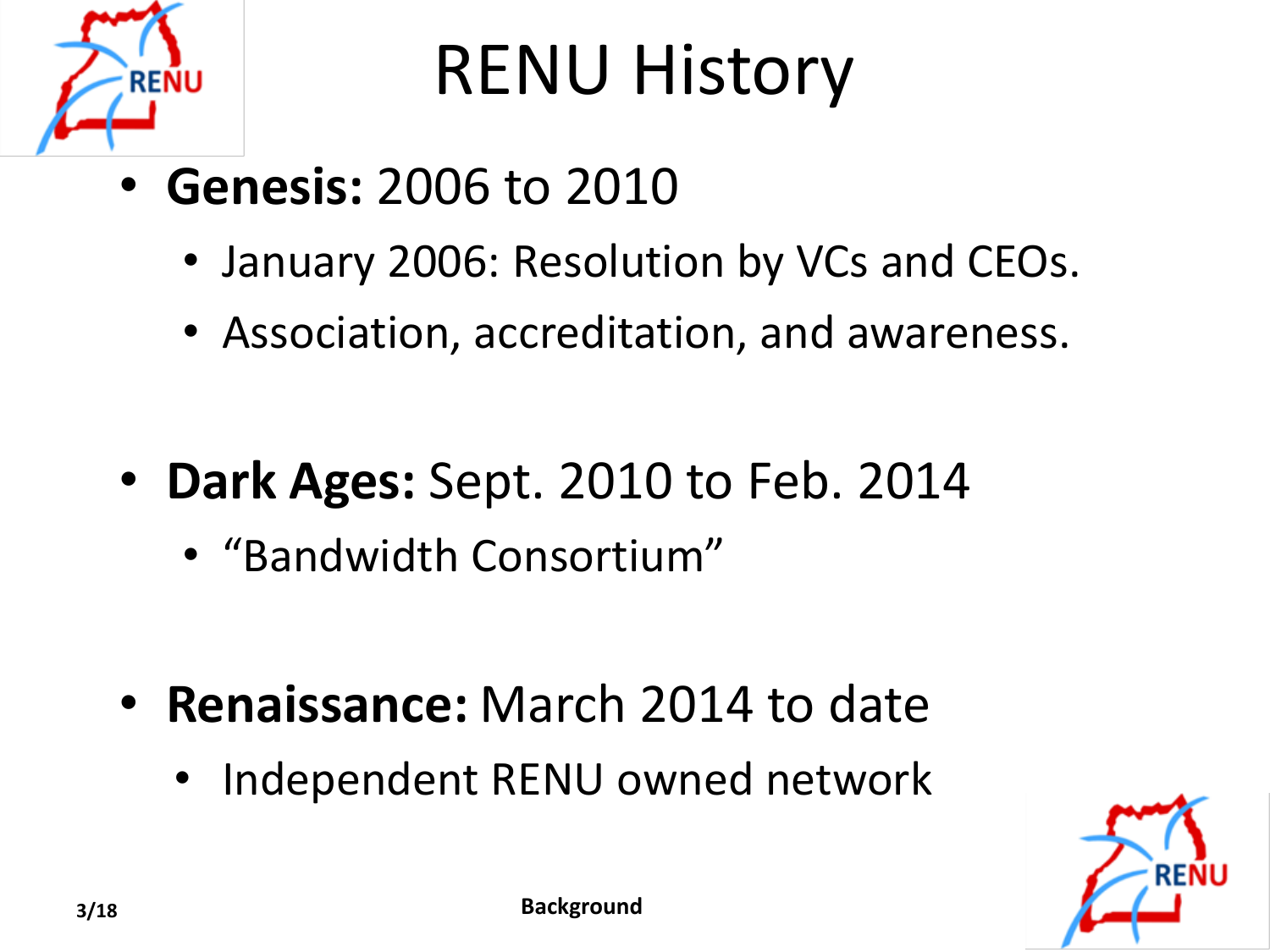

# The promises of 2014

- Optic fibre
- Much lower bandwidth pricing
- More bandwidth with same budget
- Uncapped local traffic
- **FASTER SPEEDS!**



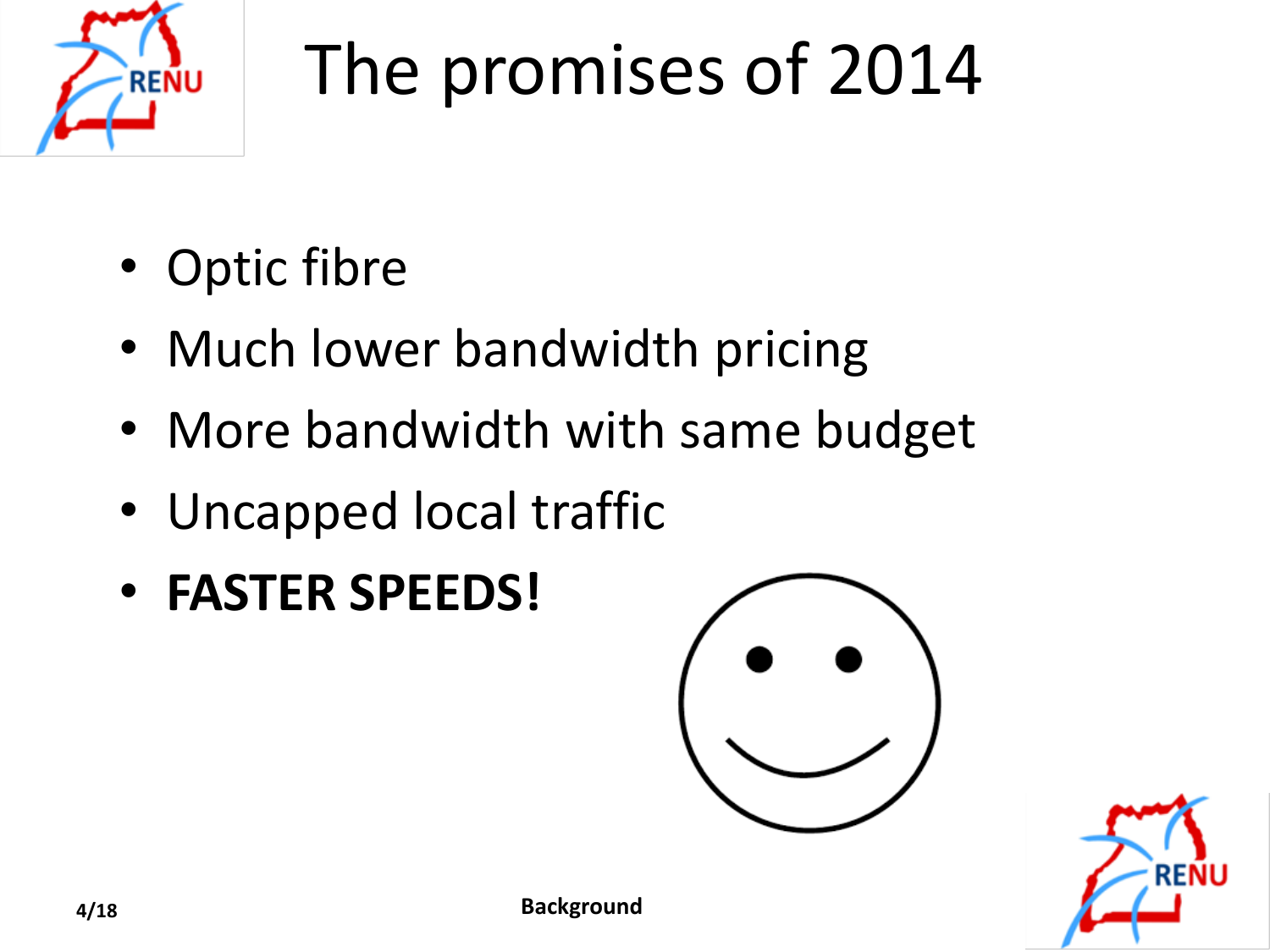

### The Reality after Rollout

- Optic fibre
- Much lower bandwidth pricing
- More bandwidth with same budget
- Very little or NO local traffic
- **SAME OLD SLOW SPEEDS!**



**NO DIFFERENCE WITH COMMERCIAL PROVIDERS**

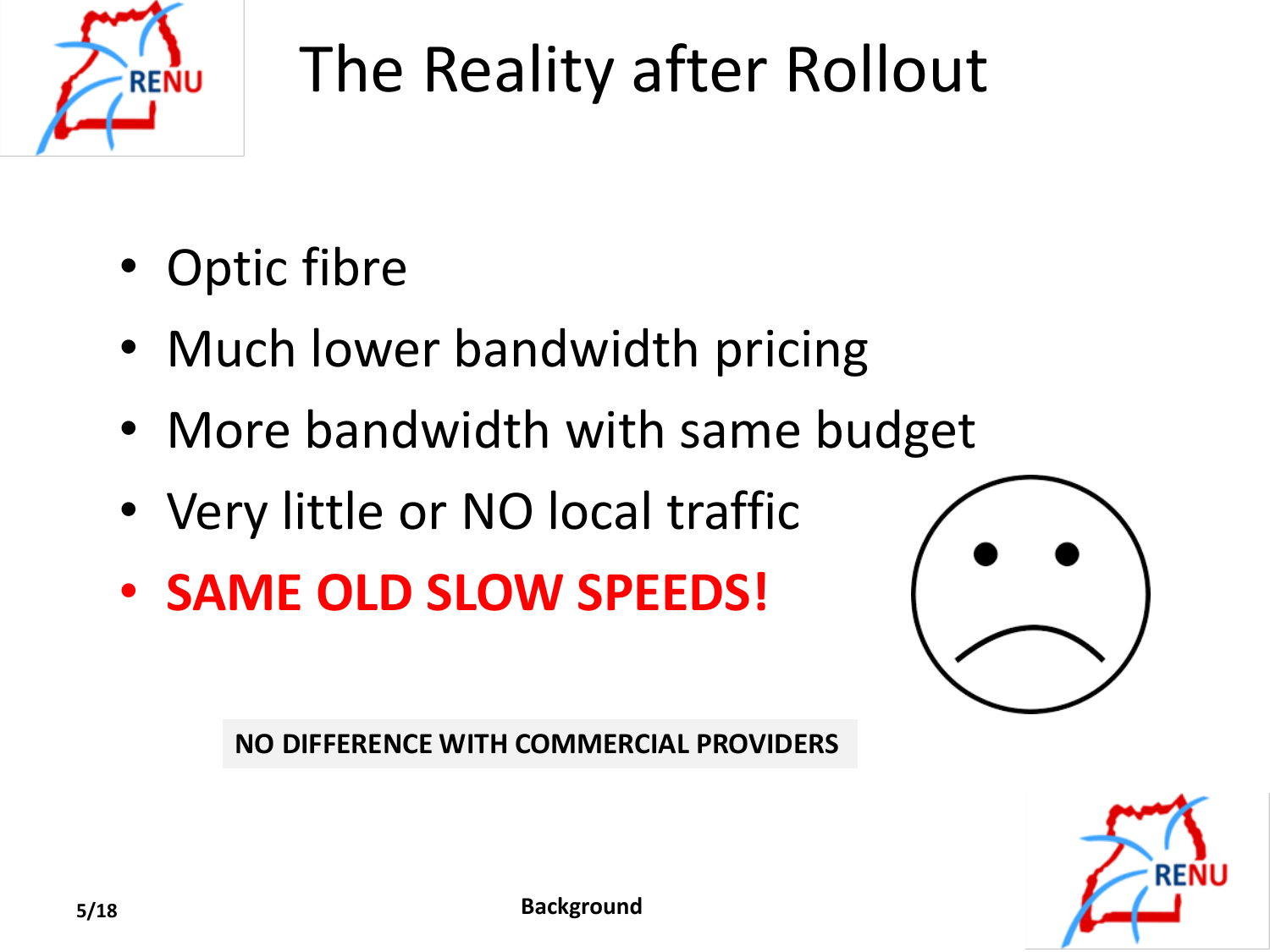

# The Speed Problem

#### "Multifaceted"

- Service Provider (easiest to blame) – Access, backbone, peering, IP Transit …
- Content location

– Typically distant from Africa (BUT same user experience expected in Africa)

• **Campus networks!**

– Peering, backbone, access, end user

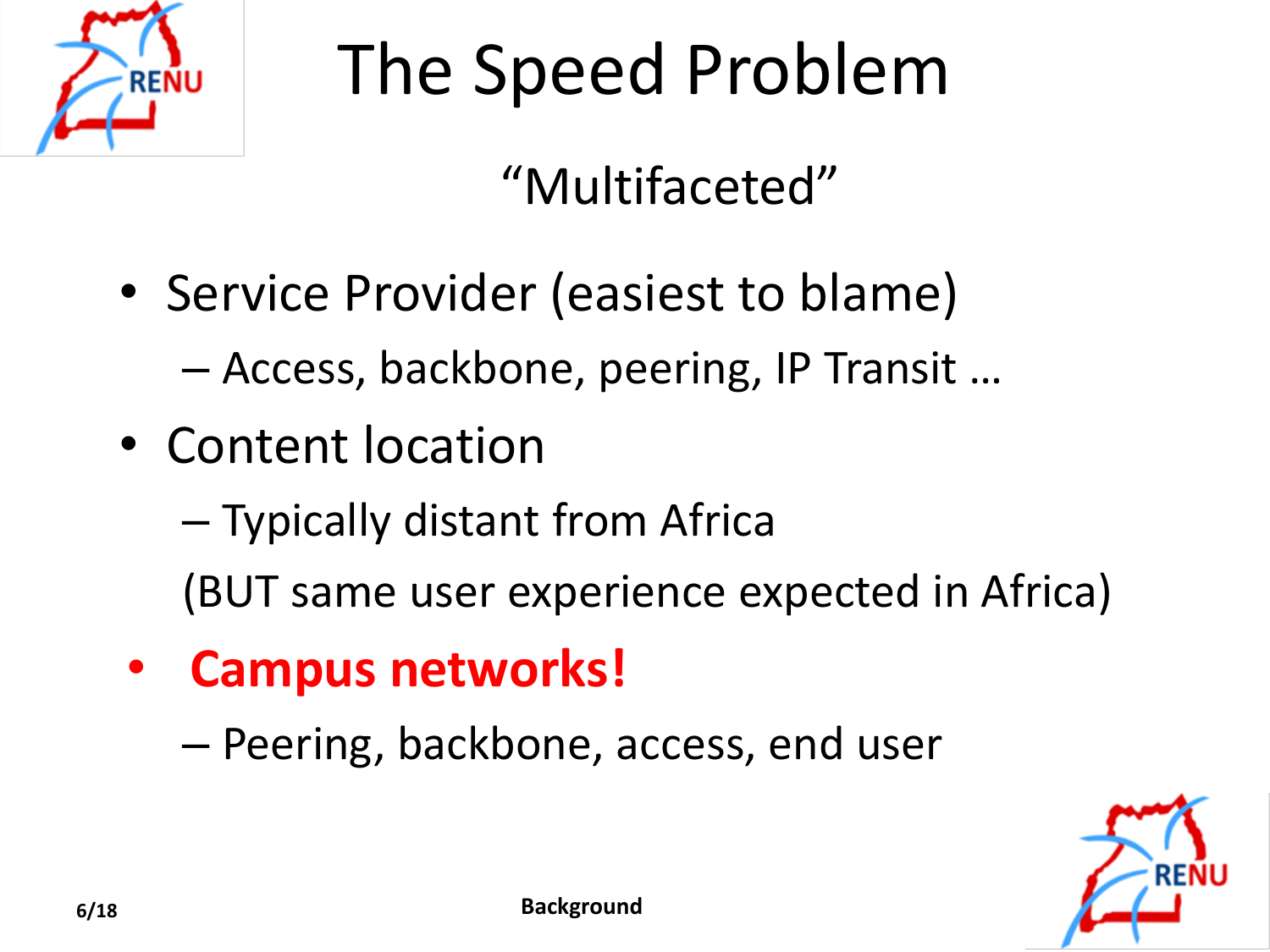

## Campus Networks

- **Budget Issues** (Low Funding)
	- NO new equipment in ages
	- Unmanaged switches
	- Staff training completely absent

#### • **Network Design Issues**

- Flat networks
	- One VLAN, one subnet, no segmentation
	- Many issues arise out of this
		- Loops
		- Subnet not expanded progressively
		- Rogue DHCP servers
		- …
- Congested backbone links
- Building interconnections (copper)

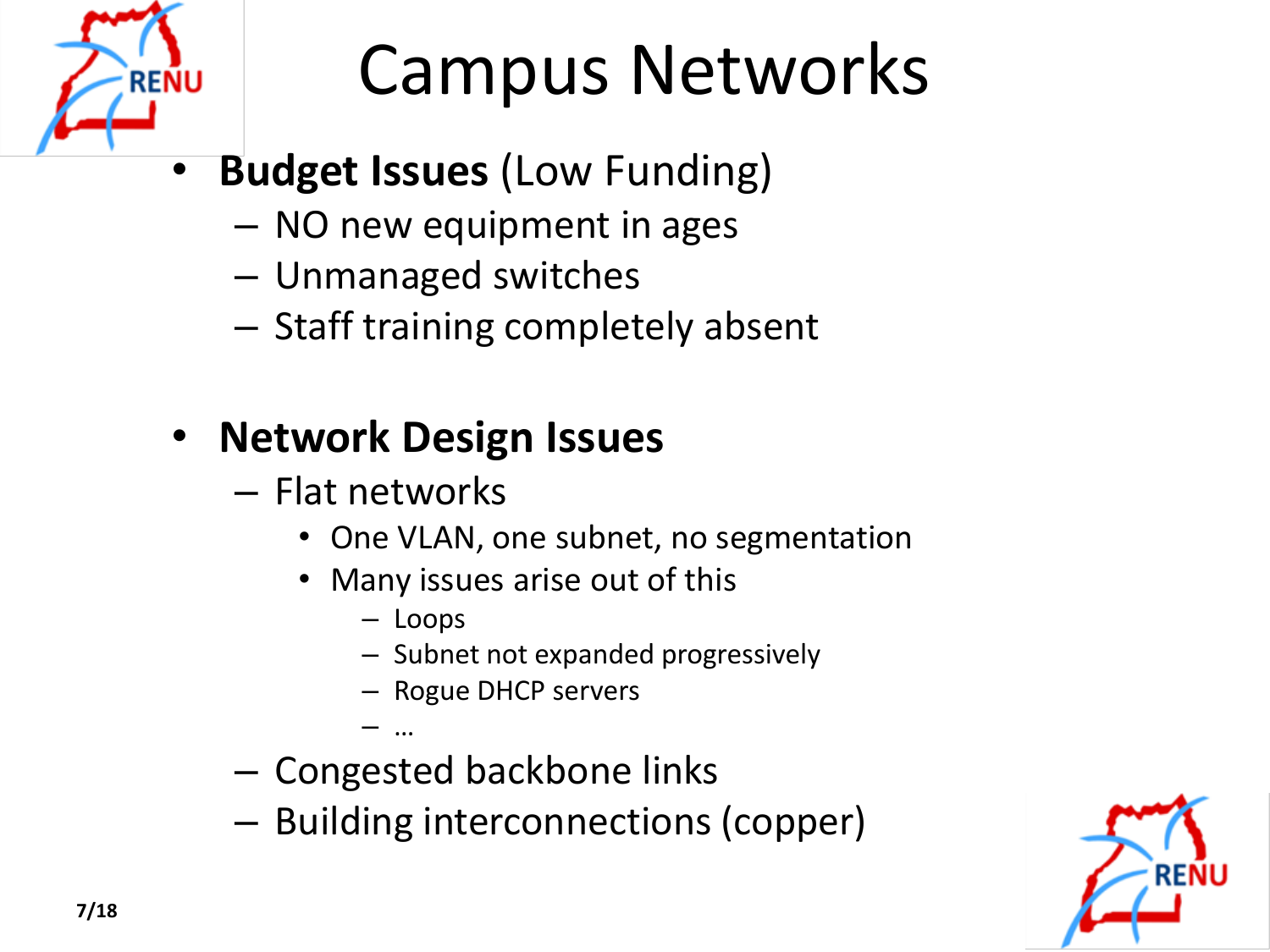

## Campus Networks

- **Operational issues**
	- NO monitoring
	- Equipment very poorly maintained
	- Accumulated dust in switches and APs
	- No idea what connects where
	- NO motivation and NO dedication
		- Staff lacking in confidence
		- Staff in very resigned mood

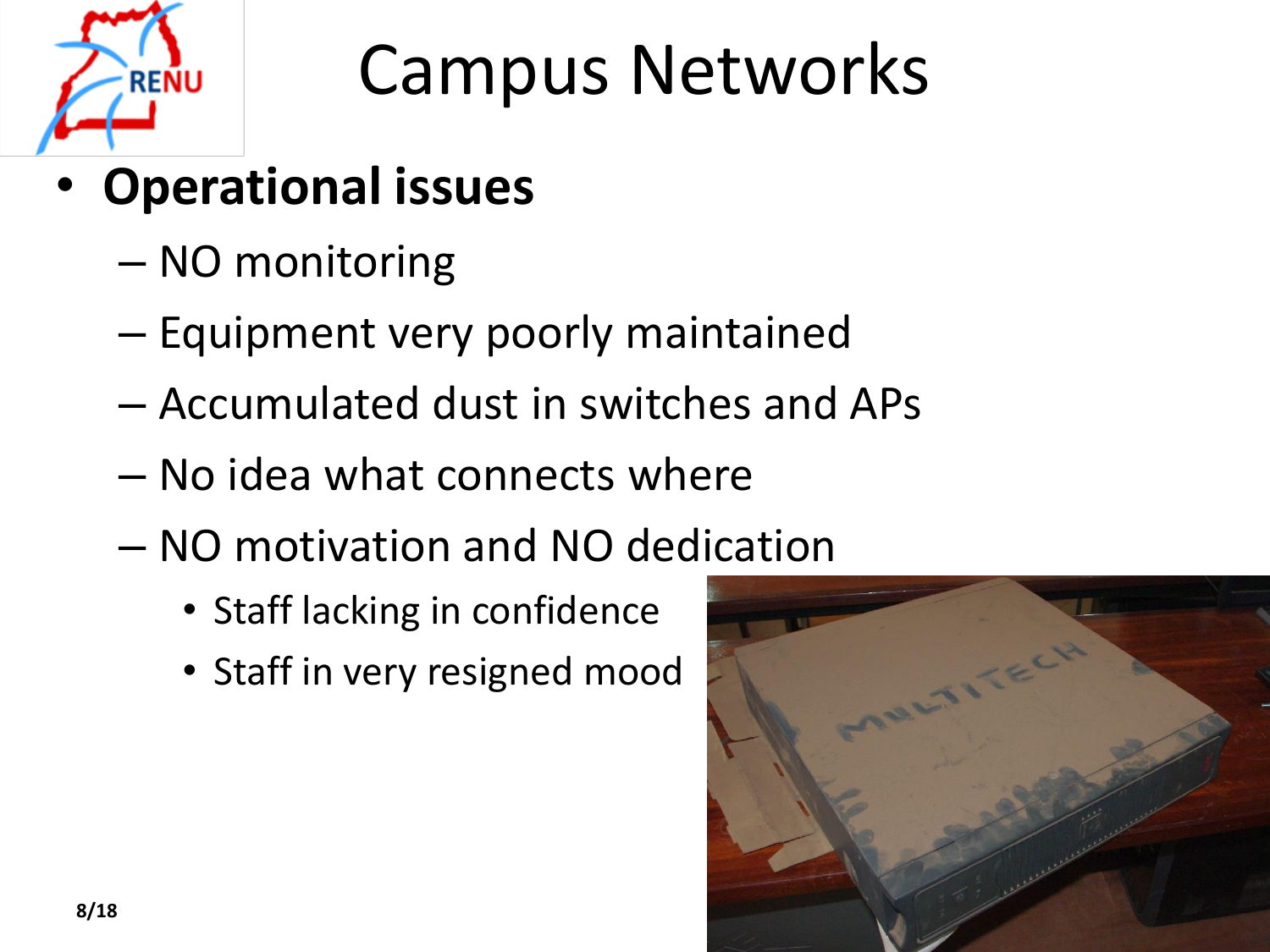

### RENU Capacity Building Program

- Started in April 2014
- Workshop Tracks
	- 3 residential
		- Scalable Campus Network Design (SCND)
		- Campus Network Security (CNS)
		- Campus Network Monitoring and Management (CNMM)
	- 2 online
		- Introduction to Network Operations
		- Advanced Network Services
- Direct Engineering Assistance (DEA)

**And what was/is the rationale?**

#### **Partners**

- NSRC
- ISOC
- UbuntuNet Alliance
- INASP

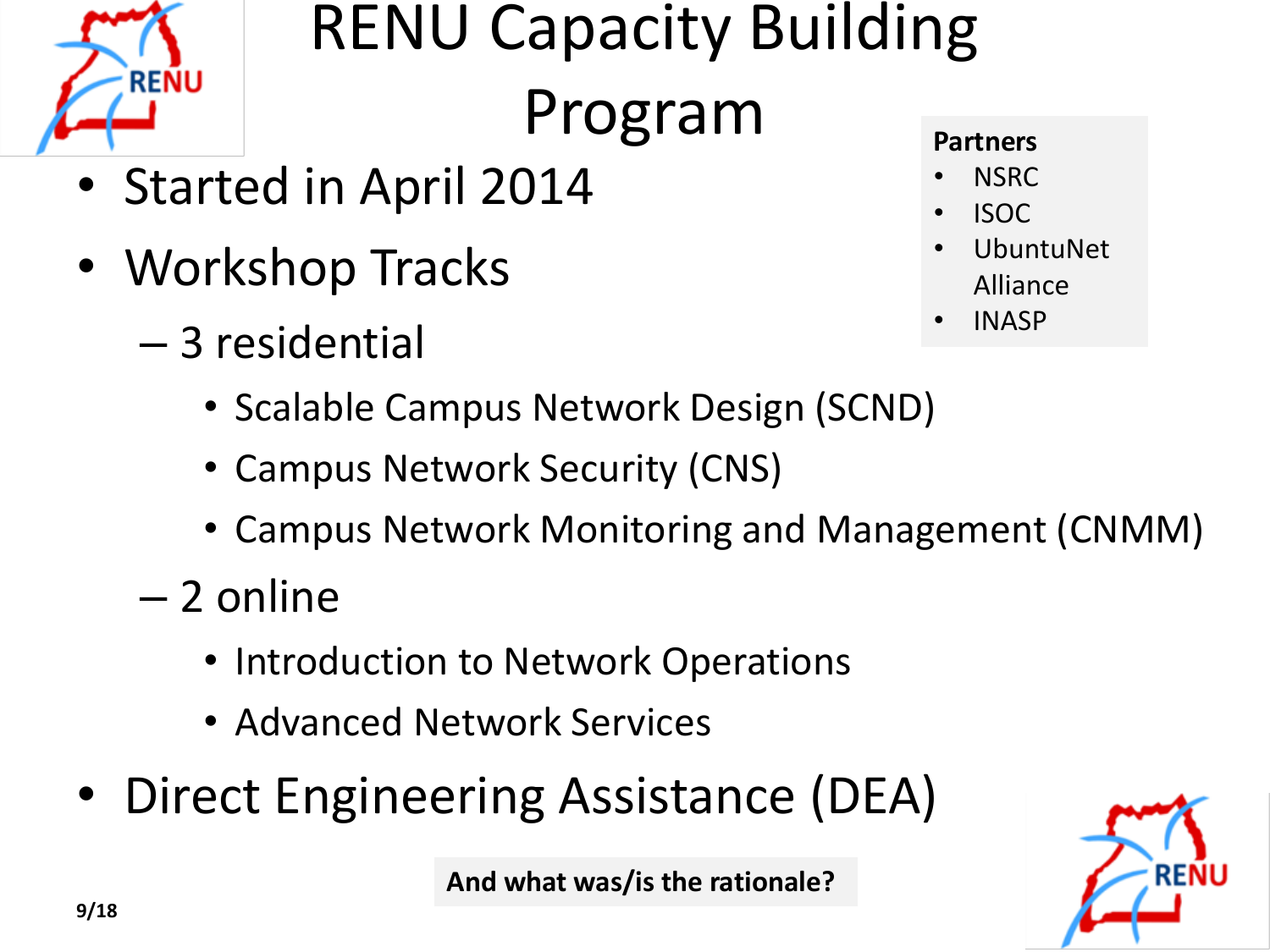

## RENU Capacity Building Program

- **10** residential workshops
- **240** attended residential workshops
- **3** online workshops
- **120** attended online
- 13 DEA campuses



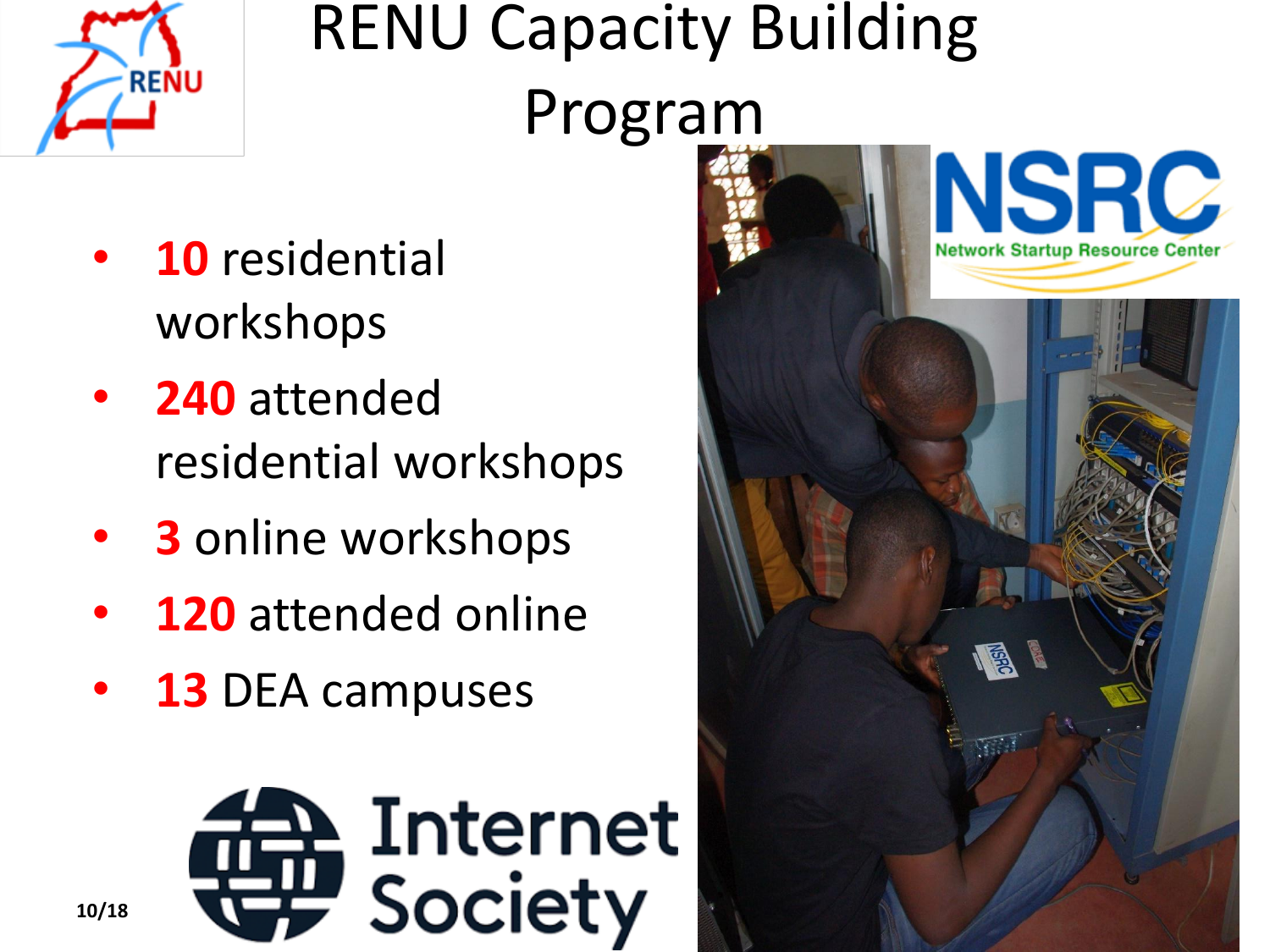| <b>Outcomes - Direct</b><br><b>RENU</b> |                                               |                                                              |                                                              |  |
|-----------------------------------------|-----------------------------------------------|--------------------------------------------------------------|--------------------------------------------------------------|--|
|                                         | <b>Building on Campus</b>                     | <b>Test Destination A</b><br>NOC Building<br>On campus       | <b>Test Destination B</b><br>UCU Mukono Campus<br>Off campus |  |
| <b>Before</b>                           | NOC Building                                  | 94.2 Mbps                                                    | $2.35$ Mbps                                                  |  |
|                                         | Annex A                                       | 94.2 Mbps                                                    | 2.37 Mbps                                                    |  |
|                                         | <b>Block A</b>                                | 93.8 Mbps                                                    | 2.60 Mbps                                                    |  |
|                                         | <b>Block D</b>                                | $0.325$ Mbps                                                 | $2.67$ Mbps                                                  |  |
|                                         | Graduate Block                                | $0.453$ Mbps                                                 | $2.65$ Mbps                                                  |  |
| <b>Building on Campus</b>               | <b>Test Destination A</b><br>NOC<br>On campus | <b>Test Destination B</b><br>UCU Mukono Campus<br>Off campus |                                                              |  |
| NOC Building                            | 94.2 Mbps                                     | <b>90.9 Mbps</b>                                             |                                                              |  |
| Annex A                                 | 94.2 Mbps                                     | <b>88.5 Mbps</b>                                             | <b>After</b>                                                 |  |
| <b>Block A</b>                          | 94.2 Mbps                                     | <b>72.4 Mbps</b>                                             |                                                              |  |
| <b>Block D</b>                          | <b>93.8 Mbps</b>                              | <b>83.6 Mbps</b>                                             |                                                              |  |
| Graduate Block                          | <b>94.0 Mbps</b>                              | <b>87.6 Mbps</b>                                             |                                                              |  |

#### **Network Performance => User Experience**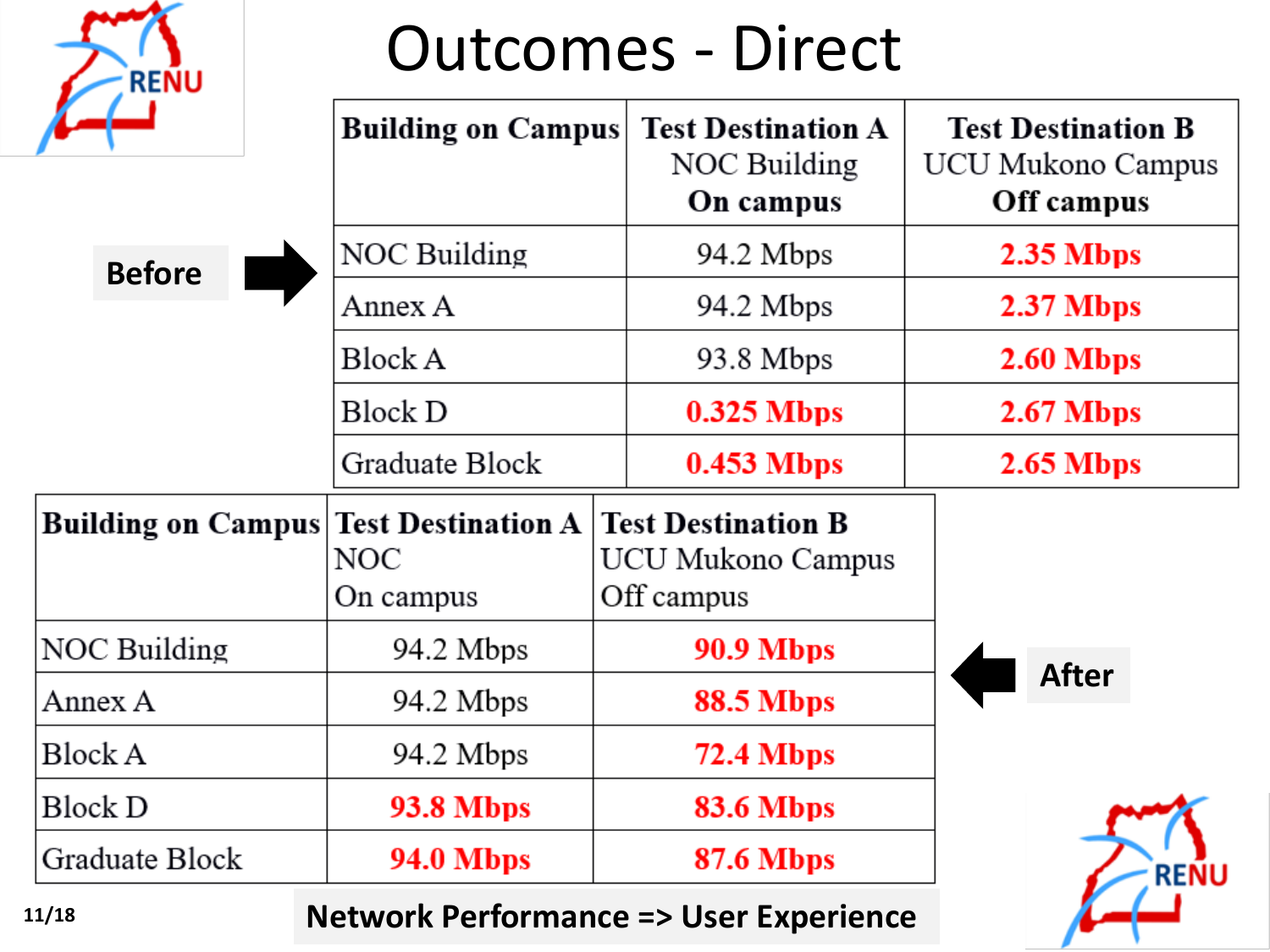

### Outcomes - Direct

| <b>Institution</b>            | <b>Bandwidth</b><br><b>Before DEA</b> | <b>Bandwidth</b><br>September 2017 |
|-------------------------------|---------------------------------------|------------------------------------|
| Makerere University           | $160$ Mbps $(2014)$                   | $1000$ Mbps                        |
| Uganda Christian University   | $60$ Mbps $(2014)$                    | $201$ Mbps                         |
| Uganda Martyrs University     | <b>30 Mbps</b> (2015)                 | 95 Mbps                            |
| Islamic University in Uganda  | 22 Mbps (2015)                        | 69 Mbps                            |
| Infectious Diseases Institute | 16 Mbps (2015)                        | 61 Mbps                            |
| Uganda Management Institute   | 7 Mbps (2015)                         | 40 Mbps                            |
| Ndejje University             | 6 Mbps $(2015)$                       | 36 Mbps                            |
| <b>Gulu University</b>        | 5 Mbps (2015)                         | 30 Mbps                            |

#### **Increased Bandwidth Subscriptions**

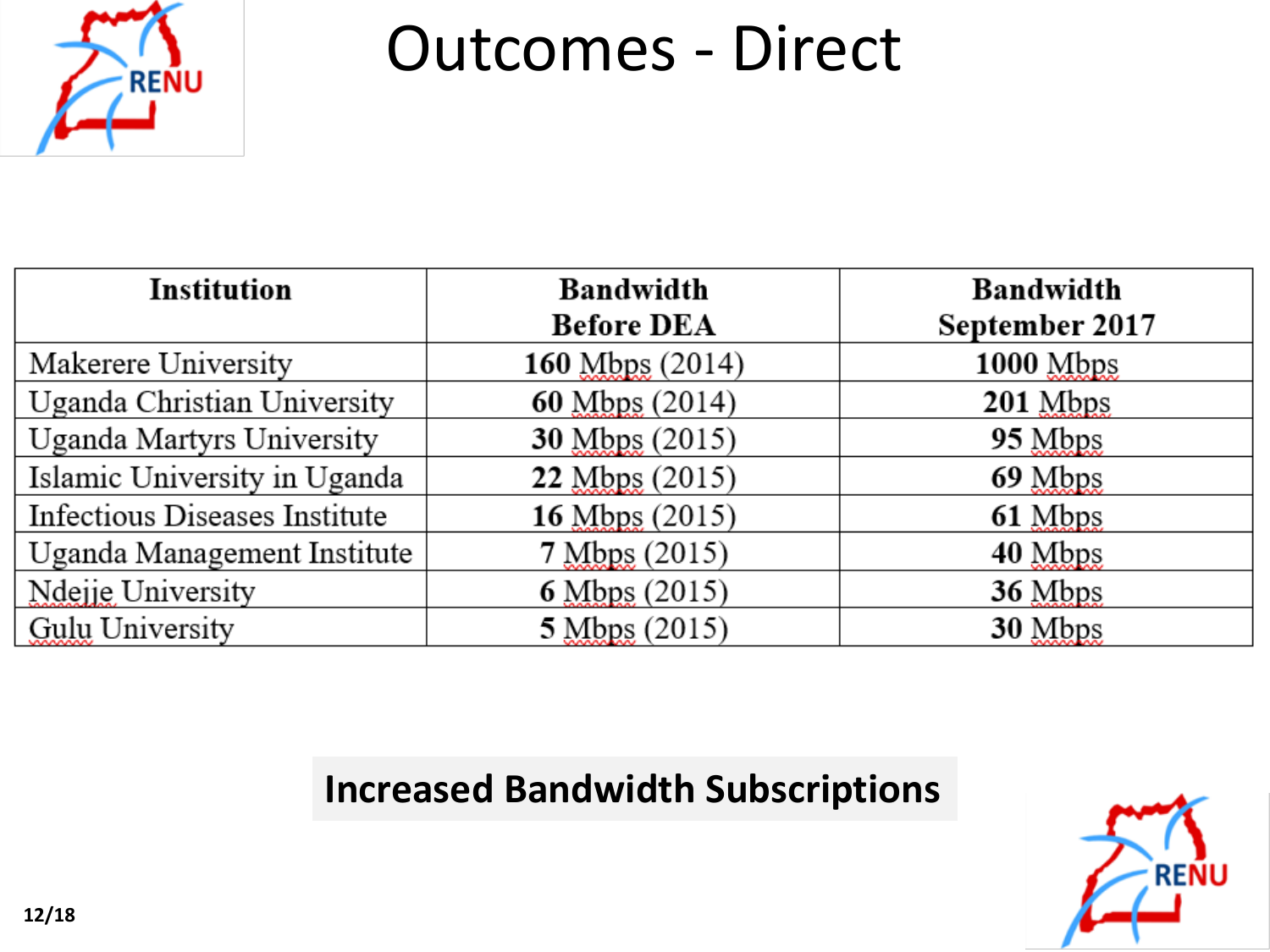

# Outcomes - Direct

- **Network Expansion I** [Regions after DEA]
	- East
		- Jan. 2015 DEA at UCU Mbale Campus
		- Jul. 2015 3 campuses connected in Mbale
	- North
		- Mar. 2015 DEA at Gulu University
		- Aug. 2015 Gulu University connected
- **Network Expansion II** [campuses after DEA]
	- UCU **5** campuses
	- UMU **4** campuses
	- IUIU **3** campuses
	- Ndejje **3** campuses
	- IDI **3** campuses

**2015! 7 DEAs 30 Campuses**

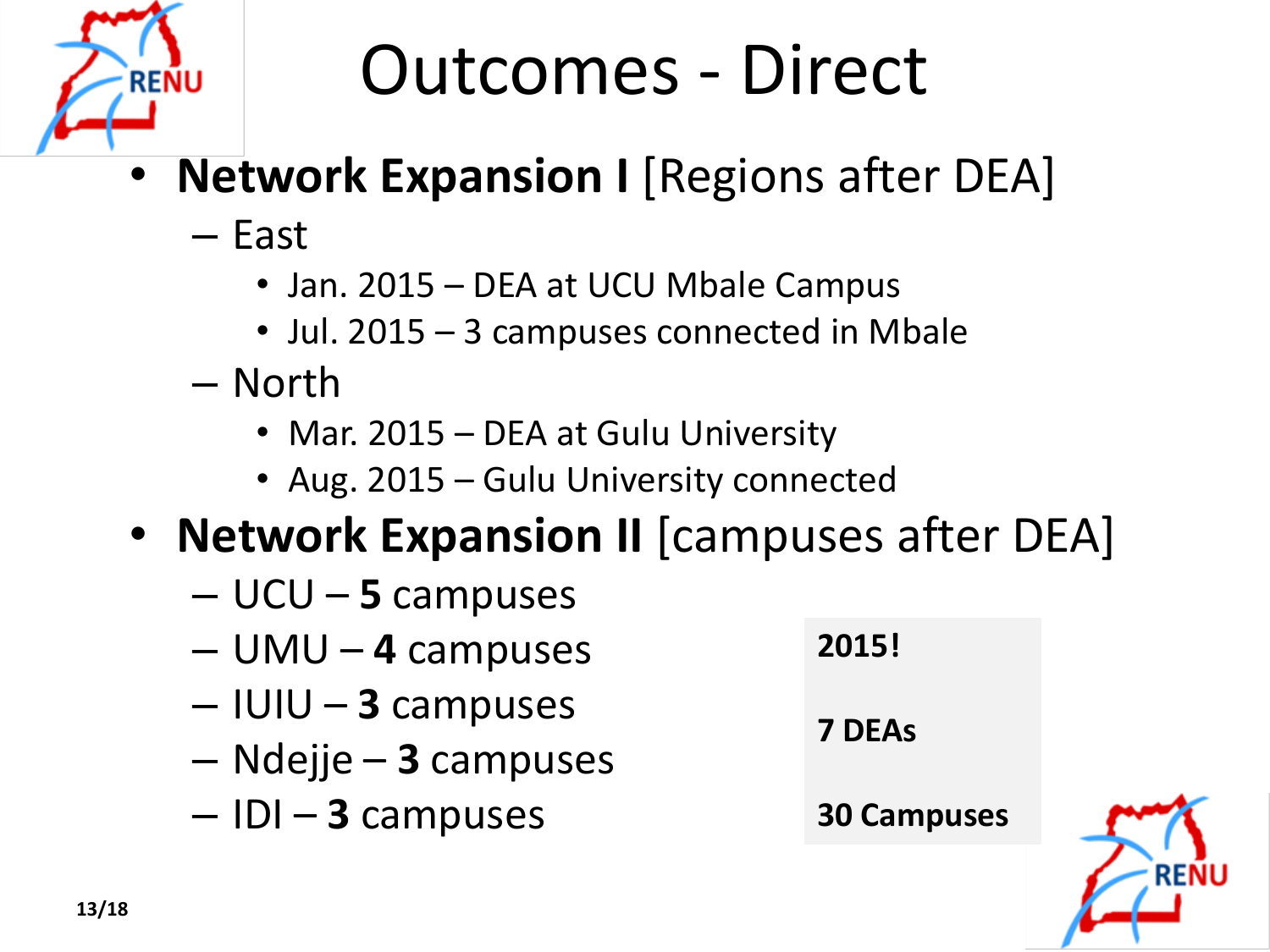

## Outcomes - Direct

- **Services**
	- eduroam [**10** campuses]
	- Web and domain hosting [**15** campuses]
	- SSL certificates
	- Leased lines
- **Payment collection**
	- Residential workshops
		- Free
		- Only **25** participants!

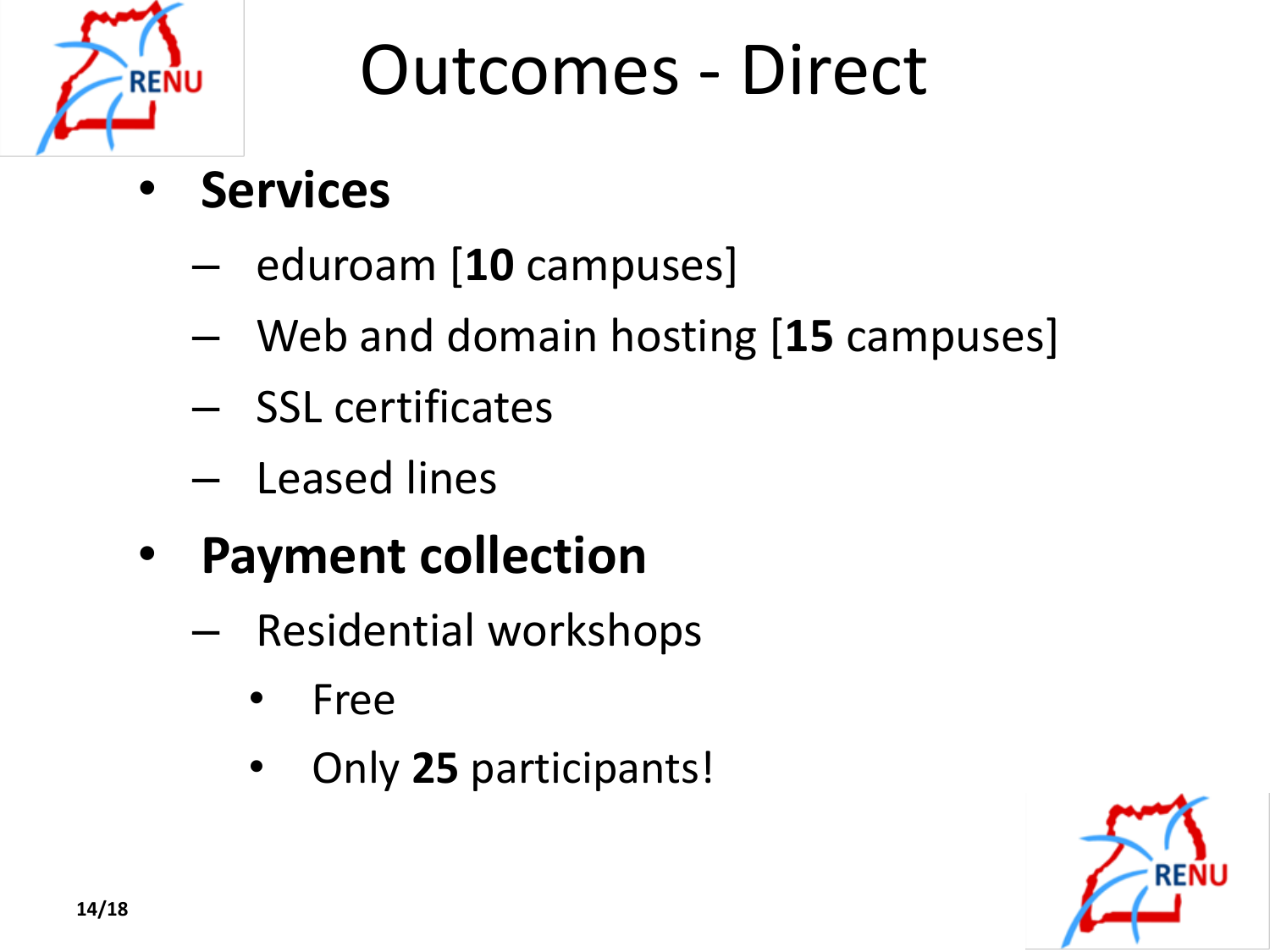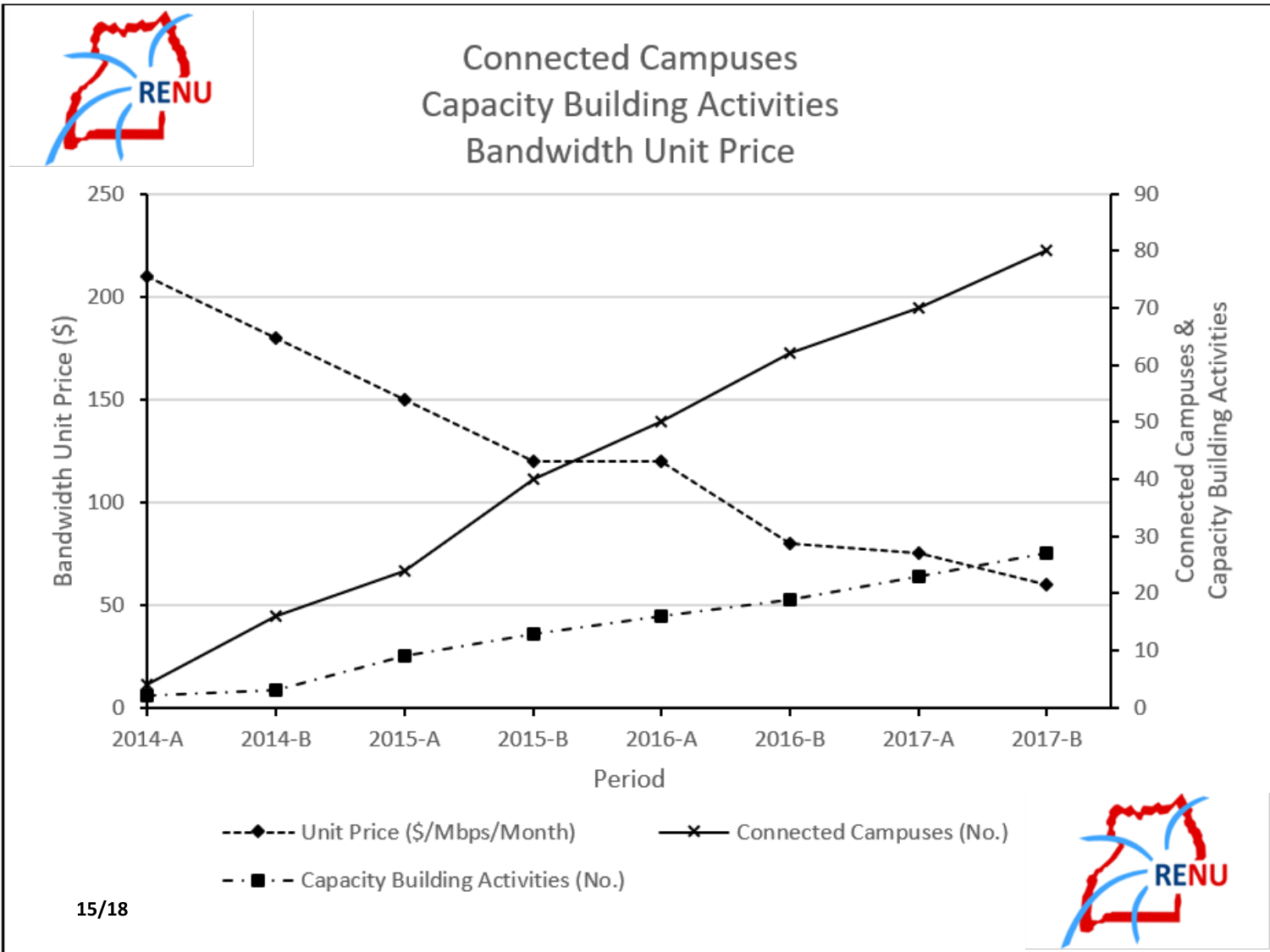

# Outcomes - Indirect

- RENU not an ISP! (RENU best ally!)
	- Capacity building gave us edge over ISPs
- Community built
	- Problems can be solved internally and free
- Confidence and trust in NREN
- Regional collaboration
	- Kenya, Tanzania, Zambia, Ethiopia, Ghana
- Equipment sales for vendors

– Over **100** Juniper nodes in RENU!

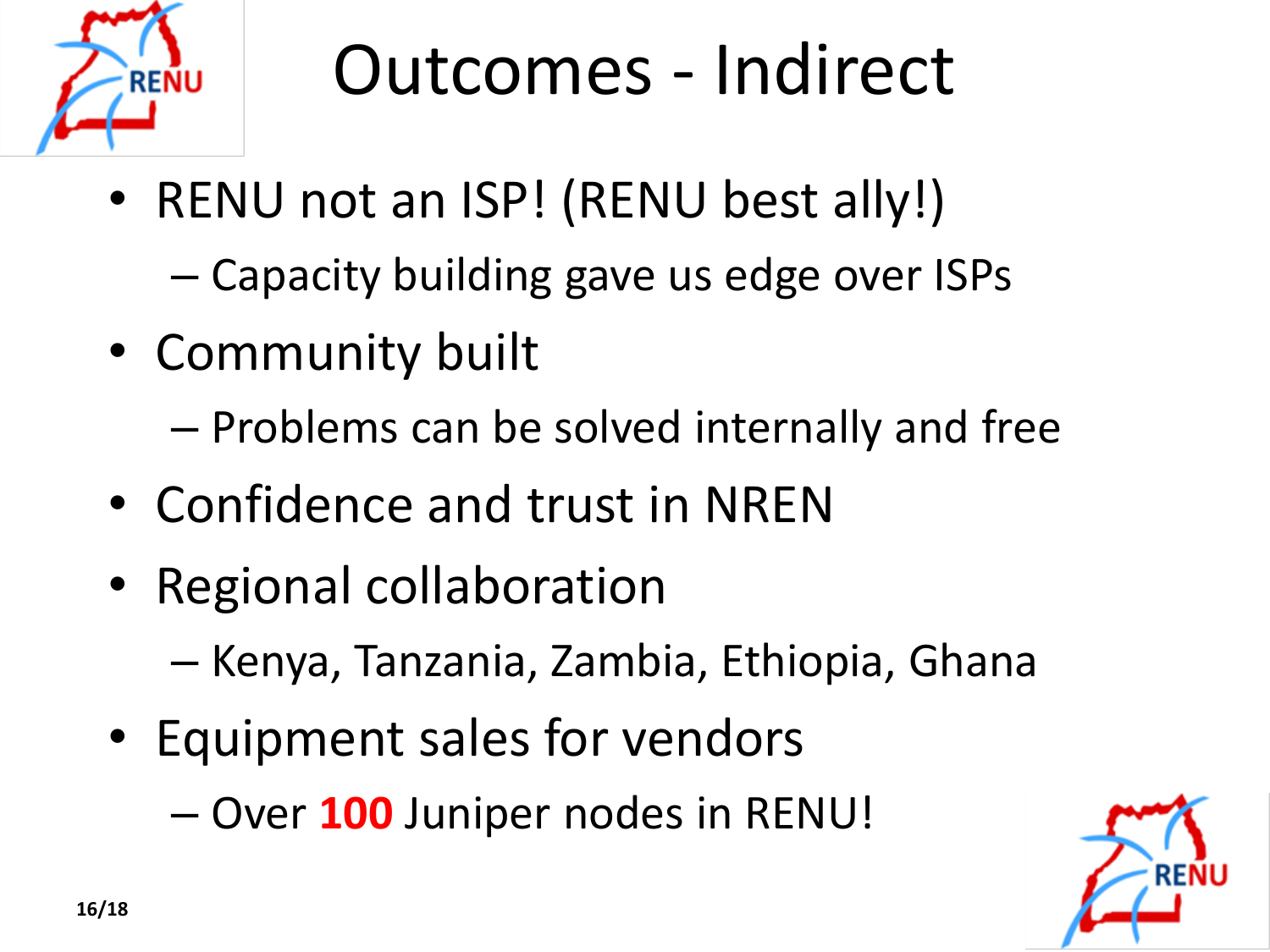

Challenges

- Aligning expectations
- Growing the core engineering unit
	- The better the busier!
- Good techies leave institutions
- Life after DEA
	- NO review program in place

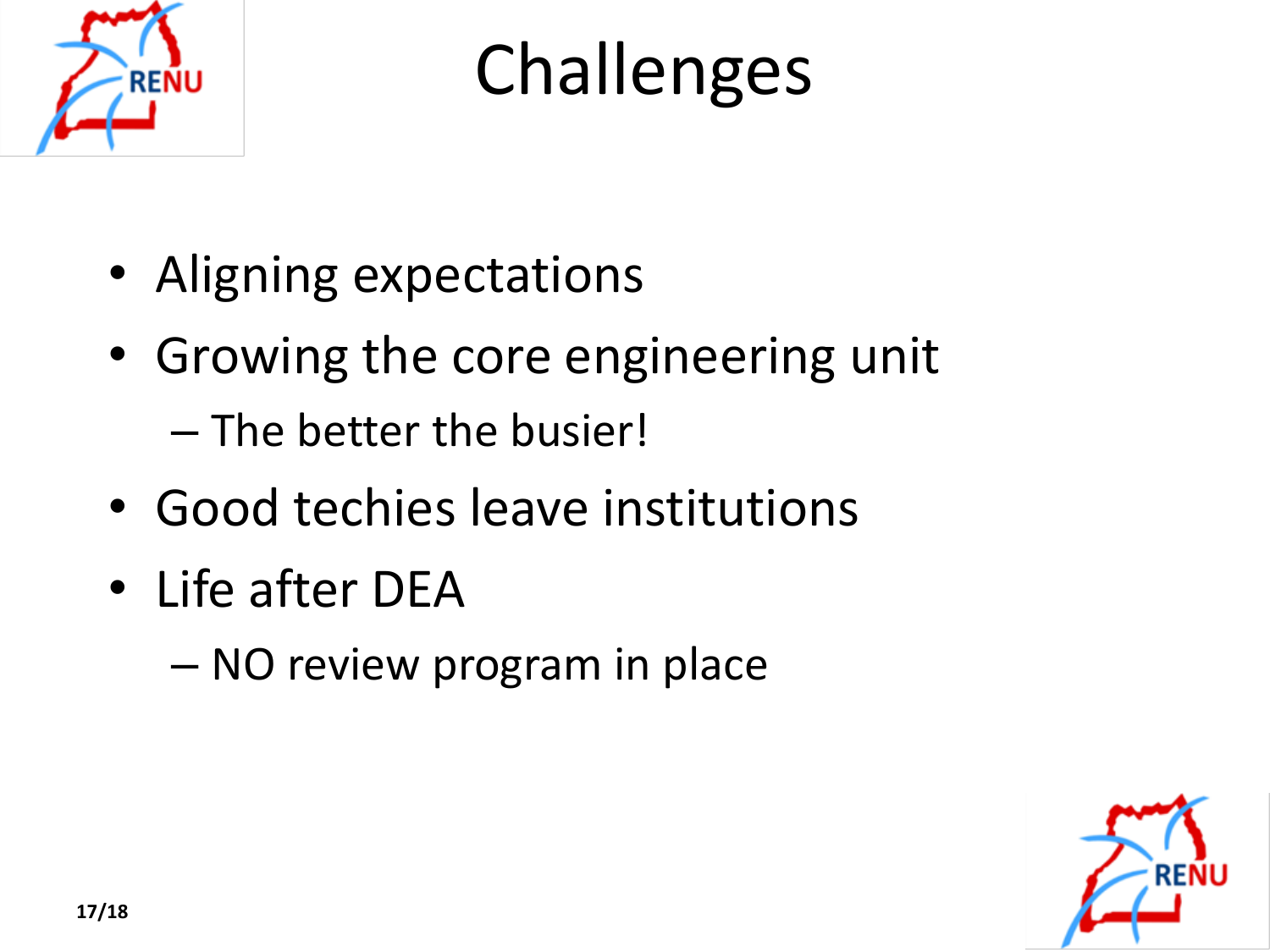

## Conclusion

- Good for emerging NRENs without government support
- Gives NREN edge over competition.
- Things get much easier with "*a community*"!
- Service affordability and reliability contribute greatly to growth
- Contribution of capacity building should not be underestimated!